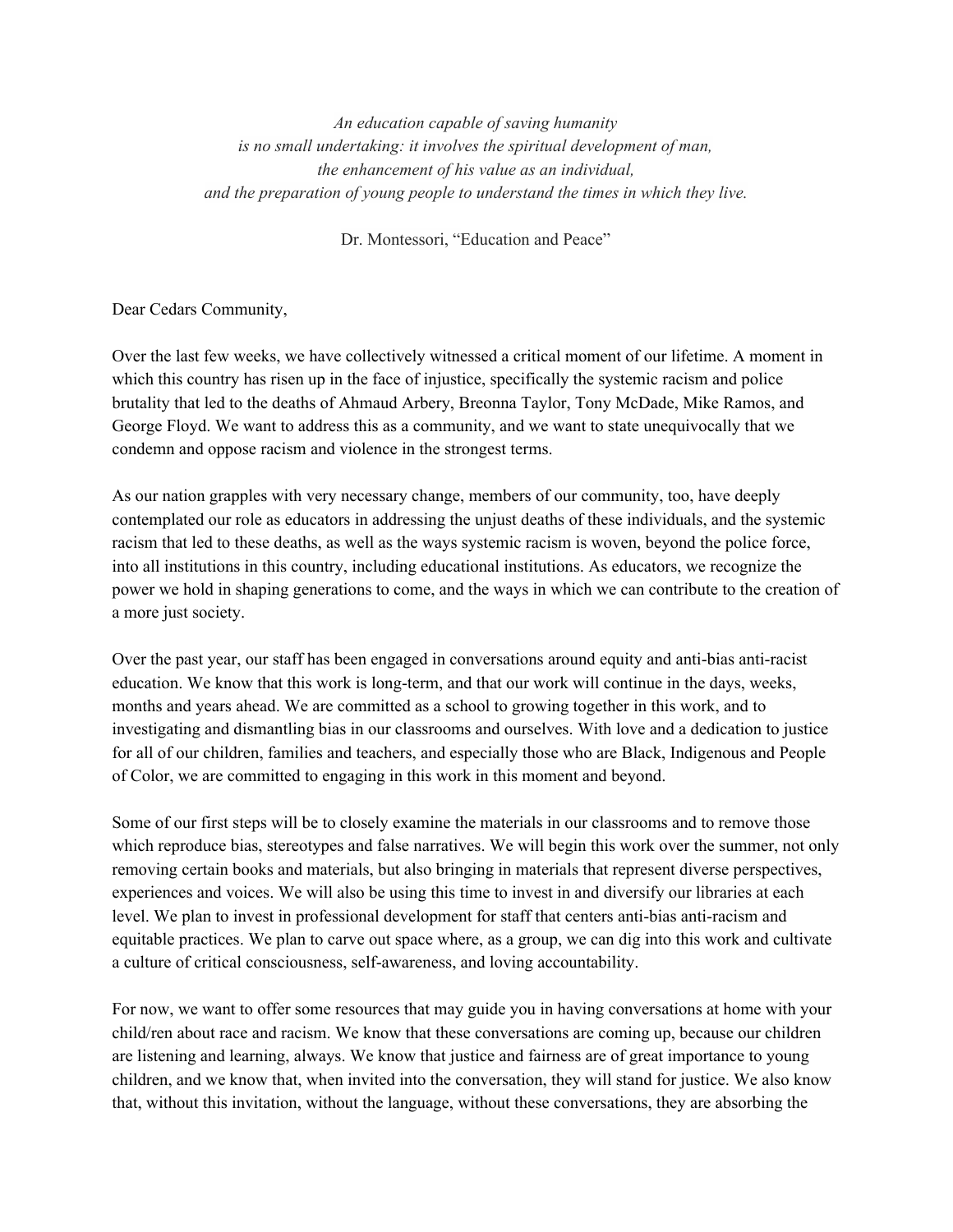biases of their culture and accepting them as truth. Guiding children in these conversations may feel uncomfortable at first, as it is for many of us as adults, and we will all feel ourselves learning. Please know you are not alone.

As a community, we want to ensure that this moment carries on into a movement. A movement in which our community grows, through language, thought and action, its commitment to equity, justice and peace. We will leave you with the words of Dr. Montessori, who was a strong advocate for justice. "True peace…suggests the triumph of justice and love among men; it reveals the existence of a better world where harmony reigns" (*Peace and Education*).

With gratitude and humility, Cedars Montessori School

 $\mathcal{L}_\text{max}$ 

### **How to talk to children about race and racism**

- Your Kids Aren't Too Young to Talk About Race <https://www.prettygooddesign.org/blog/Blog%20Post%20Title%20One-5new4>
- How to Talk to Kids About Race: Books and Resources That Can Help

<https://www.readbrightly.com/how-to-talk-to-kids-about-race-books-and-resources-that-can-help/>

- Why All Parents Should Talk With Their Kids About Social Identity

[https://www.npr.org/2019/10/08/767205198/the-things-parents-dont-talk-about-with-their-kids-b](https://www.npr.org/2019/10/08/767205198/the-things-parents-dont-talk-about-with-their-kids-but-should) [ut-should](https://www.npr.org/2019/10/08/767205198/the-things-parents-dont-talk-about-with-their-kids-but-should)

- How to Talk to Kids about Race and Racism

[https://www.parenttoolkit.com/social-and-emotional-development/advice/social-awareness/how-t](https://www.parenttoolkit.com/social-and-emotional-development/advice/social-awareness/how-to-talk-to-kids-about-race-and-racism) [o-talk-to-kids-about-race-and-racism](https://www.parenttoolkit.com/social-and-emotional-development/advice/social-awareness/how-to-talk-to-kids-about-race-and-racism)

# **Children's book resources**

- Embrace Race | Children's Books

[https://www.embracerace.org/resources/26-childrens-books-to-support-conversations-on-race-rac](https://www.embracerace.org/resources/26-childrens-books-to-support-conversations-on-race-racism-resistance) [ism-resistance](https://www.embracerace.org/resources/26-childrens-books-to-support-conversations-on-race-racism-resistance)

- Social Justice Books

<https://socialjusticebooks.org/booklists/>

- American Indian Children's Literature

[https://americanindiansinchildrensliterature.blogspot.com](https://americanindiansinchildrensliterature.blogspot.com/)

# **Adult book list**

- How To Be An Antiracist, by Ibram X. Kendi
- So You Want to Talk About Race, by Ijeoma Oluo
- Why Are All the Black Kids Sitting Together in the Cafeteria? By Dr. Beverly Daniel Tatum